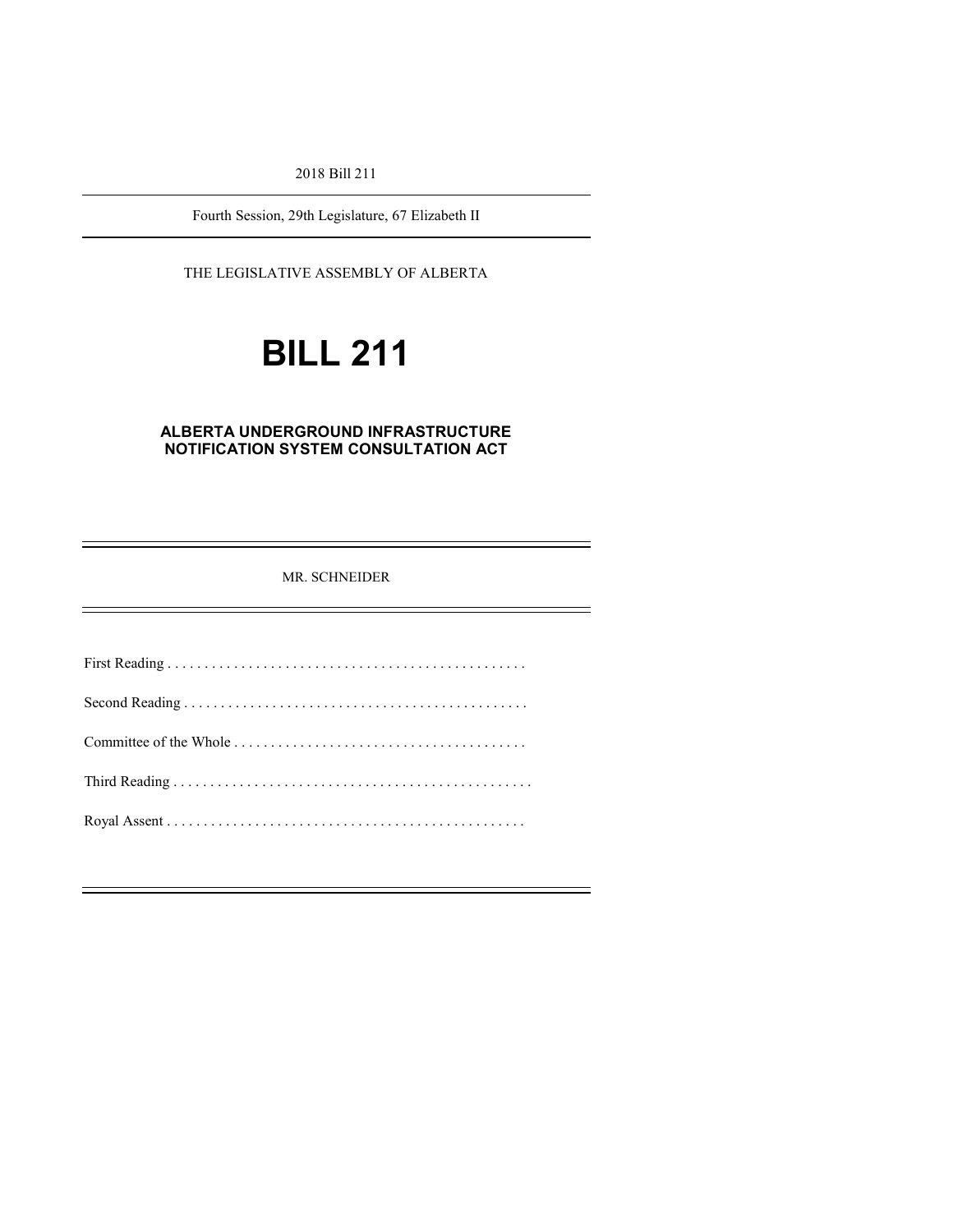*Bill 211 Mr. Schneider*

### **BILL 211**

2018

#### **ALBERTA UNDERGROUND INFRASTRUCTURE NOTIFICATION SYSTEM CONSULTATION ACT**

*(Assented to , 2018)*

HER MAJESTY, by and with the advice and consent of the Legislative Assembly of Alberta, enacts as follows:

#### **Definitions**

**1** In this Act,

- (a) "Committee" means the Committee appointed under section  $2(1);$
- (b) "excavator" means any individual, partnership, corporation, public agency or other person or entity that engages in an activity that causes a ground disturbance;
- (c) "ground disturbance" means any work, operation or activity on or under the surface of the soil that results in a disturbance of the soil or ground cover, including digging, boring, trenching, grading, excavating and moving and breaking earth, rock or other materials in the ground;
- (d) "Minister" means the Minister determined under section 16 of the *Government Organization Act* as the Minister responsible for this Act;
- (e) "notification system" means a system that transmits a notification from a person who intends to engage in an activity that will cause a ground disturbance to the owners of underground infrastructure that might be impacted by that ground disturbance.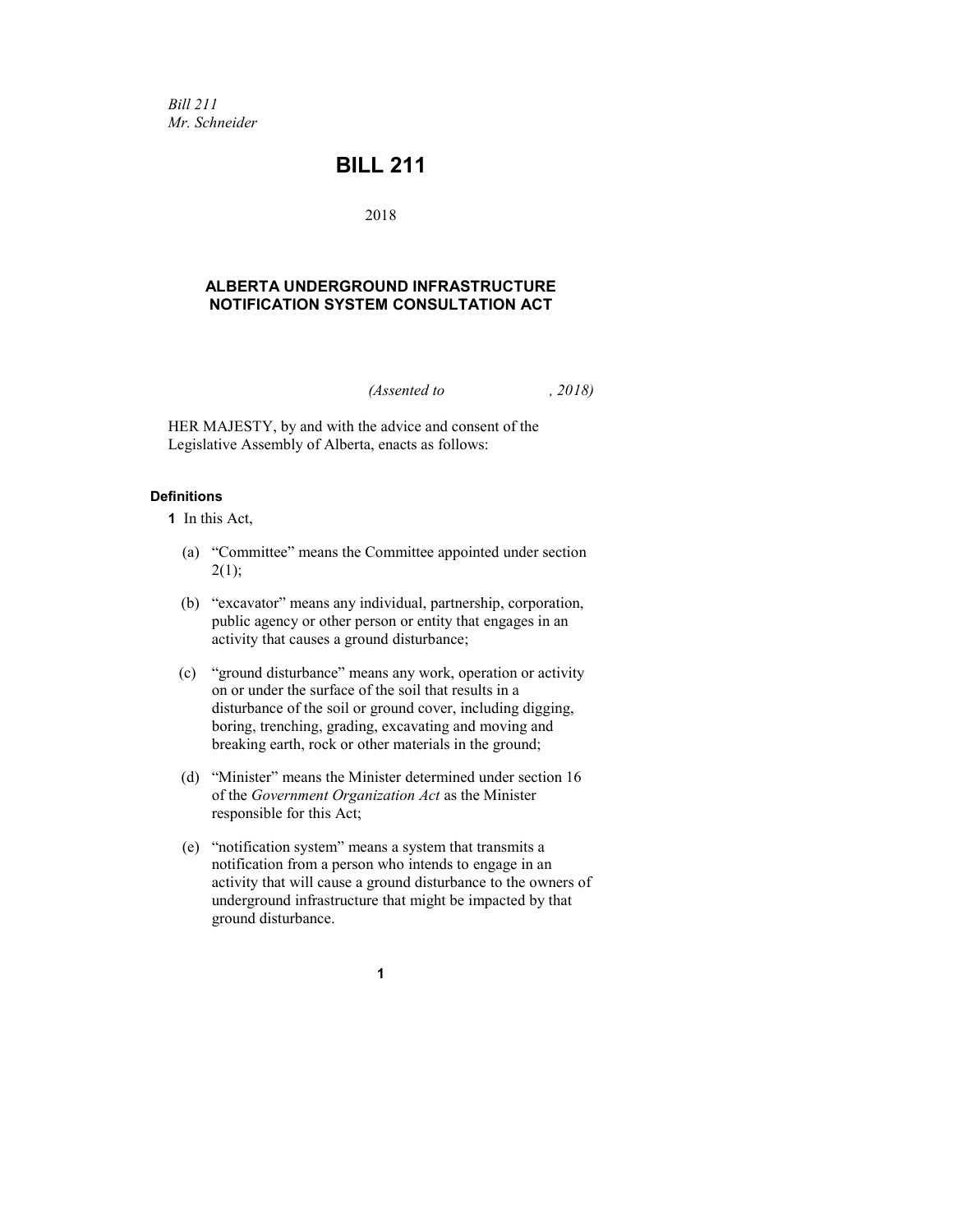#### **Committee report**

**2(1)** Within 1 year of the coming into force of this Act, a committee of the Legislative Assembly shall prepare and submit to the Assembly a report on the underground infrastructure notification system in Alberta, which must include any recommendations for amendments to legislation to improve safety for excavators and to protect underground infrastructure.

**(2)** The report must include, but is not limited to, a review of the following elements of the notification system and any related recommendations of the Committee:

- (a) operation of a notification system to receive excavator requests for the location of underground infrastructure within Alberta by telephone, electronically or by other means;
- (b) identifying for excavators whether underground infrastructure is located in the vicinity of the site of a proposed ground disturbance;
- (c) notification of owners of underground infrastructure of proposed ground disturbances that may impact the underground infrastructure;
- (d) enforcement of rules pertaining to the underground infrastructure notification system;
- (e) improving public awareness of the underground infrastructure notification system and the importance of safety when engaging in activities that cause ground disturbances.

#### **Public meetings**

**3** In preparing the report under section 2, the Committee shall conduct public meetings with individuals and organizations with experience related to and interest in the subject of the report, including representatives from the following groups:

- (a) Alberta One-Call Corporation;
- (b) municipalities;
- (c) licensees subject to section 59 of the *Pipeline Rules* (AR 91/2005);
- (d) owners of electric distribution systems or transmission facilities, as defined in the *Electric Utilities Act*;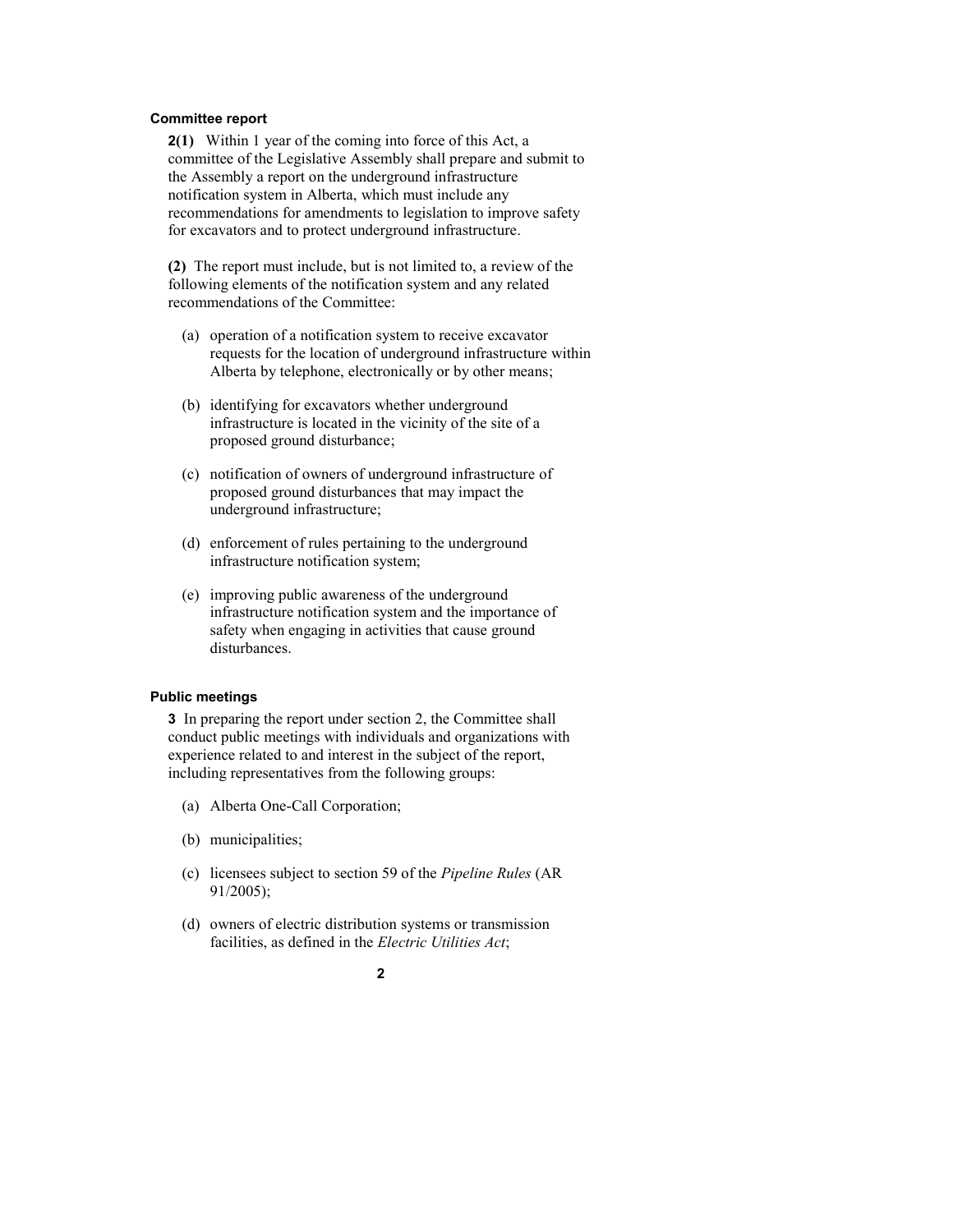- (e) owners and operators of rural gas utilities or low pressure distribution pipelines, as defined in the *Gas Distribution Act*;
- (f) telecommunication and broadcasting providers, including those corporations providing internet, telephone or television services in Alberta;
- (g) persons, corporations or groups engaged in activities that cause ground disturbances;
- (h) persons or corporations who fulfill locate requests for underground infrastructure;
- (i) damage prevention organizations;
- (j) persons or entities that own or operate underground infrastructure in Alberta that crosses a public right of way or is in the vicinity of a public right of way.

#### **Implementation of Committee recommendations**

**4** Within 6 months of the submission of the report under section 2(1), the Minister shall introduce in the Assembly a bill to give effect to any recommendations made by the Committee.